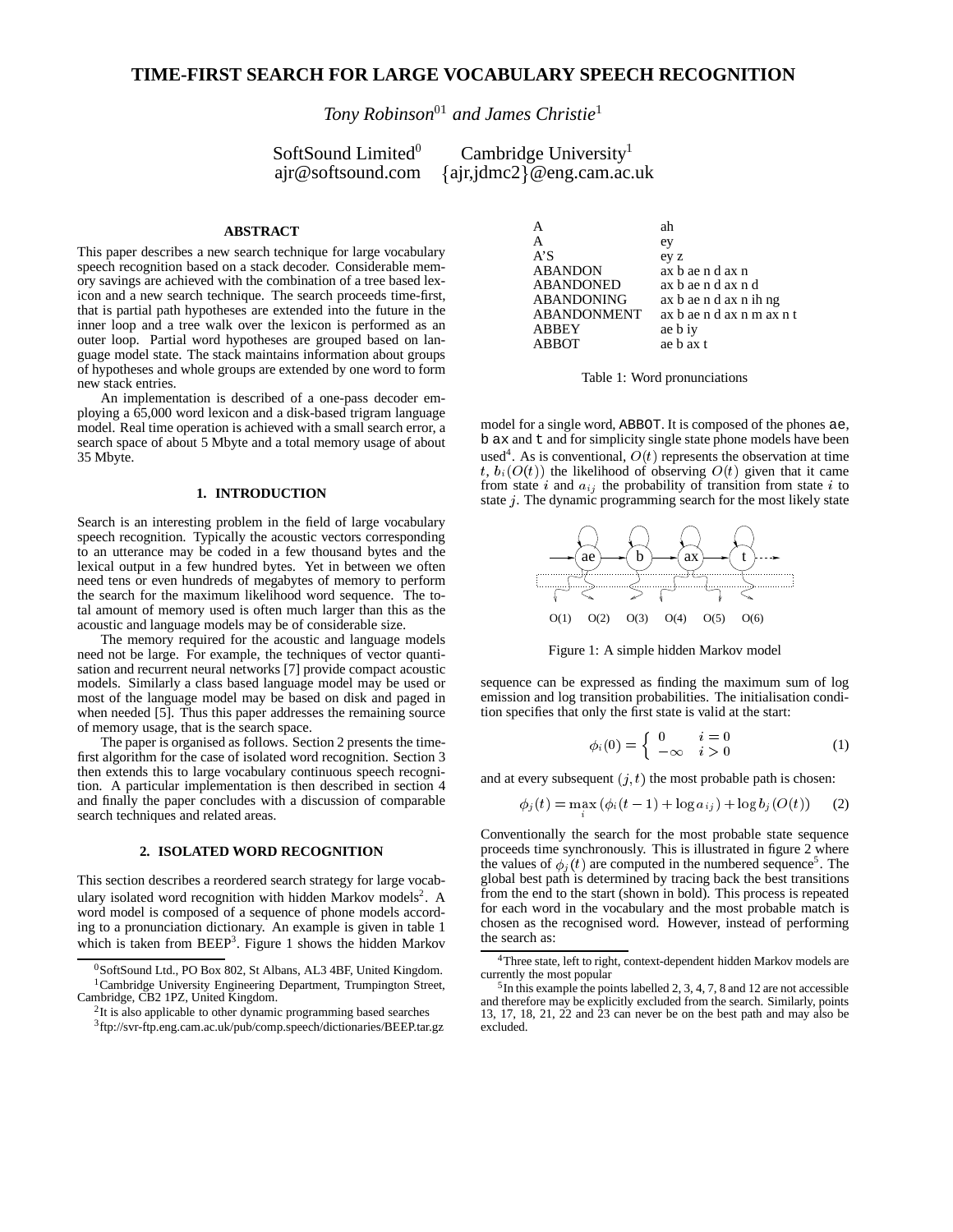

Figure 2: The standard dynamic programming search

for t = 1 to T  
\nfor j = 1 to N  
\n
$$
\phi_j(t) = \max_i (\phi_i(t-1) + \log a_{ij}) + \log b_j(O(t))
$$

for "left-to-right" hidden Markov models it may equally well be carried out as:

for j = 1 to N  
for t = 1 to T  

$$
\phi_j(t) = \max_{i \leq j} (\phi_i(t-1) + \log a_{ij}) + \log b_j(O(t))
$$

as illustrated in figure 3. This is advantageous if the next item to



Figure 3: The reordered search

be searched shares a common prefix, such as the word ABBEY, shown in figure 4. Computation numbers 1–12 can be retained from the previous word, 13–24 are discarded and 25–30 added. In general we may search a complete pronunciation tree in this way. The tree for table 1 along with the computation order is shown in



Figure 4: Sharing prefix computations in the reordered search

figure 5. Tree structures have several advantages. They represent the lexicon more compactly than the simple linear structure whilst maintaining a unique path for each word. When searching a tree structure the shared prefixes results in fewer computations. Also, when pruning is employed, large areas of the search space can be disregarded with one decision.

However, with the reordered search strategy there is an additional advantage, that is the memory required to store the values of  $\phi_i(t)$  scales as T by the longest word in the lexicon as the memory can be reused as a stack. In the case of table 1 and figure 5 this requires a memory structure of  $T \times 11$  locations to search the word ABANDONMENT with all other searches reusing the lower memory locations.

The 65,000 word speech recognition system detailed in the next section contains an average of 1.08 pronunciations per word and has 136963 nodes in the pronunciation tree. The maximum tree depth is 20 nodes and the average word length is 26 observations. Assuming no pruning and that the details of the best path are not required, the time-synchronous algorithm uses 136963 storage locations and the new search algorithm requires 520 (20 x 26) storage locations<sup>6</sup>.

# **3. CONTINUOUS SPEECH RECOGNITION**

Continuous speech recognition in a stack decoder framework involves growing a tree of word hypotheses. In a simple implementation each leaf in the tree corresponds to one element on the stack. The stack may be ordered by time or by expected total path probability. Processing consists of popping the top item from the stack, extending it by each word in the lexicon and inserting the extended hypotheses into the stack. In addition, the finite state property of <sup>N</sup>-gram language models may be exploited by only maintaining the most probable stack item for each unique language model state. The list of word hypotheses to be processed may be kept on a global stack as in the implementation of Paul [4] or on one stack per time slot as in the NOWAY decoder of Renals [6].

When employing the time-first search strategy it is advantageous to group together, as one stack item, a sequence of word

 ${}^{6}$ Both algorithms require the storage of the pronunciation tree, however this may be kept in read-only memory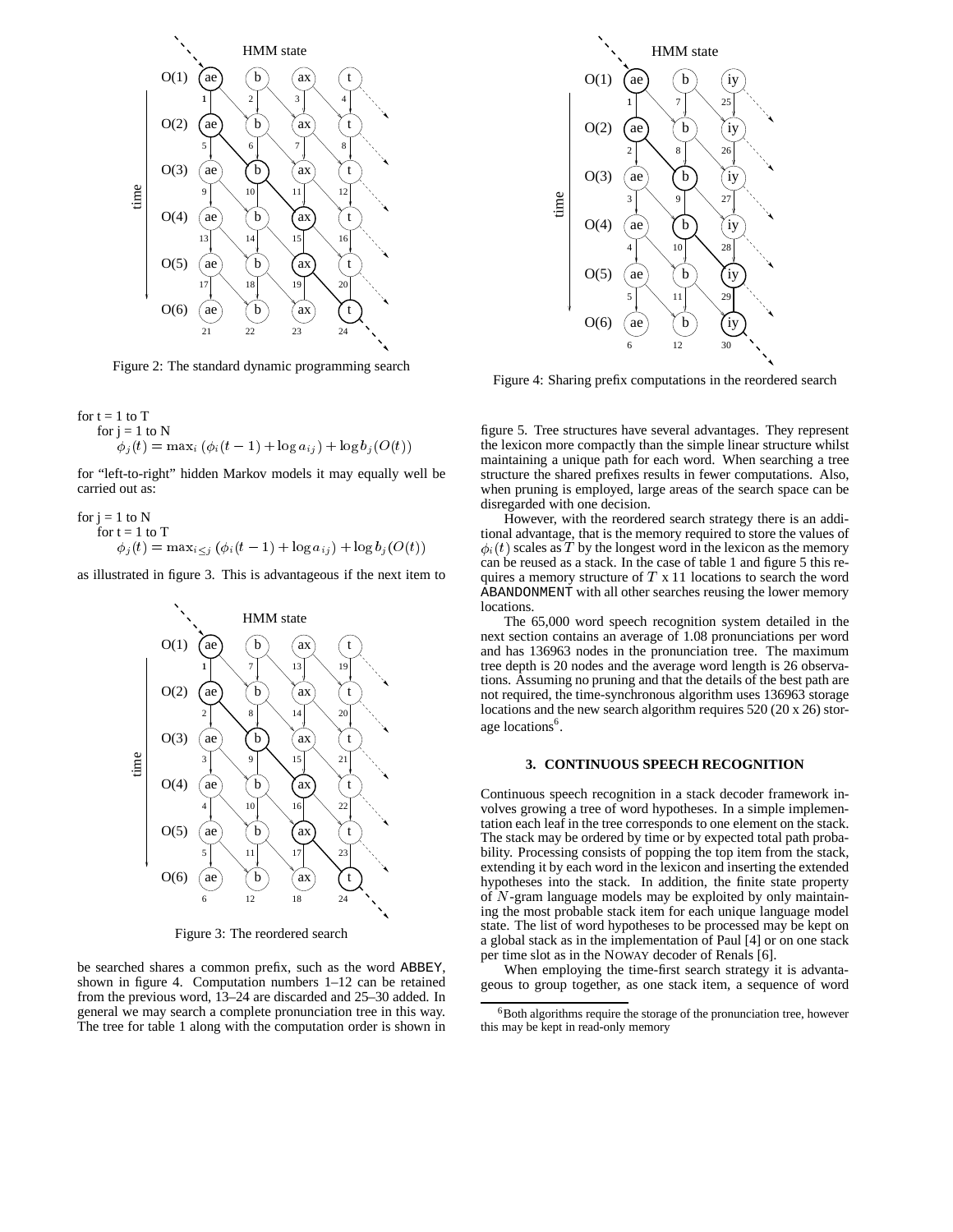

Figure 5: A tree structured lexicon showing the order of the computation steps

hypotheses where each hypothesis has associated with it the accumulated log probability and its location as a leaf in the tree of word hypotheses. Each stack item may be extended by all words in the lexicon by the method of section 2. For example, consider the joint recognition of the word ABBOT followed by the word ABBEY as in figure 6. The left hand side is the last column of figure 3 and shows the result of computation steps 22–24 which would appear as a stack item. The right hand side represents new computation, numbered as steps 133–144 and 157-162. Here it can be seen that there are three possible exit points from the word ABBOT which form entry points into the word ABBEY and that a data structure which groups together this information will result in more efficient search compared with treating each path independently. Items held



Figure 6: Joint recognition of two words

on the stack now consist of:

- 1. the language model state (i.e. the last  $N 1$  words)
- 2. the range possible end times for this language model state
- 3. for each end time:
	- (a) the accumulated log probability
	- (b) the location in the word hypothesis tree

These items are assembled into a priority queue organised as a heap partially ordered on time. Additionally a separate hash table of language model states is maintained so that any item in the heap may be rapidly indexed by its language model state. The history pointer indicates the leaf of the tree representing all active partial paths.

The heap is initialised by inserting the NULL partial path representing the start of the sentence. Each processing slot consists of popping the item on the top of the heap and extended by one word to give one or more new word histories. The hash table is consulted to decide whether these new paths should be merged with an item already existing on the heap or whether a new item should be added to the heap. Processing terminates where there are no items left on the heap.

```
while heap is not empty
pop the top item from the heap
 expand the set of hypotheses (section 2)
 for each extension
   if not seen before then
     add to heap
   else
     update appropriate item with these paths
```
A conventional beam search can be used to prune the search space. A record of the highest path probability to every frame is maintained and the search is pruned if the current hypothesis is less likely than a fixed fraction of the highest path probability. An online garbage model is used to control the beam and so to limit the growth of novel path extensions.

Unigram smearing is employed in order to smooth the sharp discontinuity of the language model probabilities which would otherwise occur at the end of the tree.

#### **4. INITIAL IMPLEMENTATION**

To verify the principles of the previous sections a large vocabulary system was built for British English. This used the four recurrent neural network acoustic models and the test data from the SQALE evaluation [8] and a 65,000 word language model based on ARPA CSR language model texts and the British National Corpus. The language model contained 11,166,722 bigrams and 13,368,797 trigrams. Context independent phone models are used with a repeated state to enforce a minimum phone duration.

The evaluation was performed on a UltraSparc2 running at